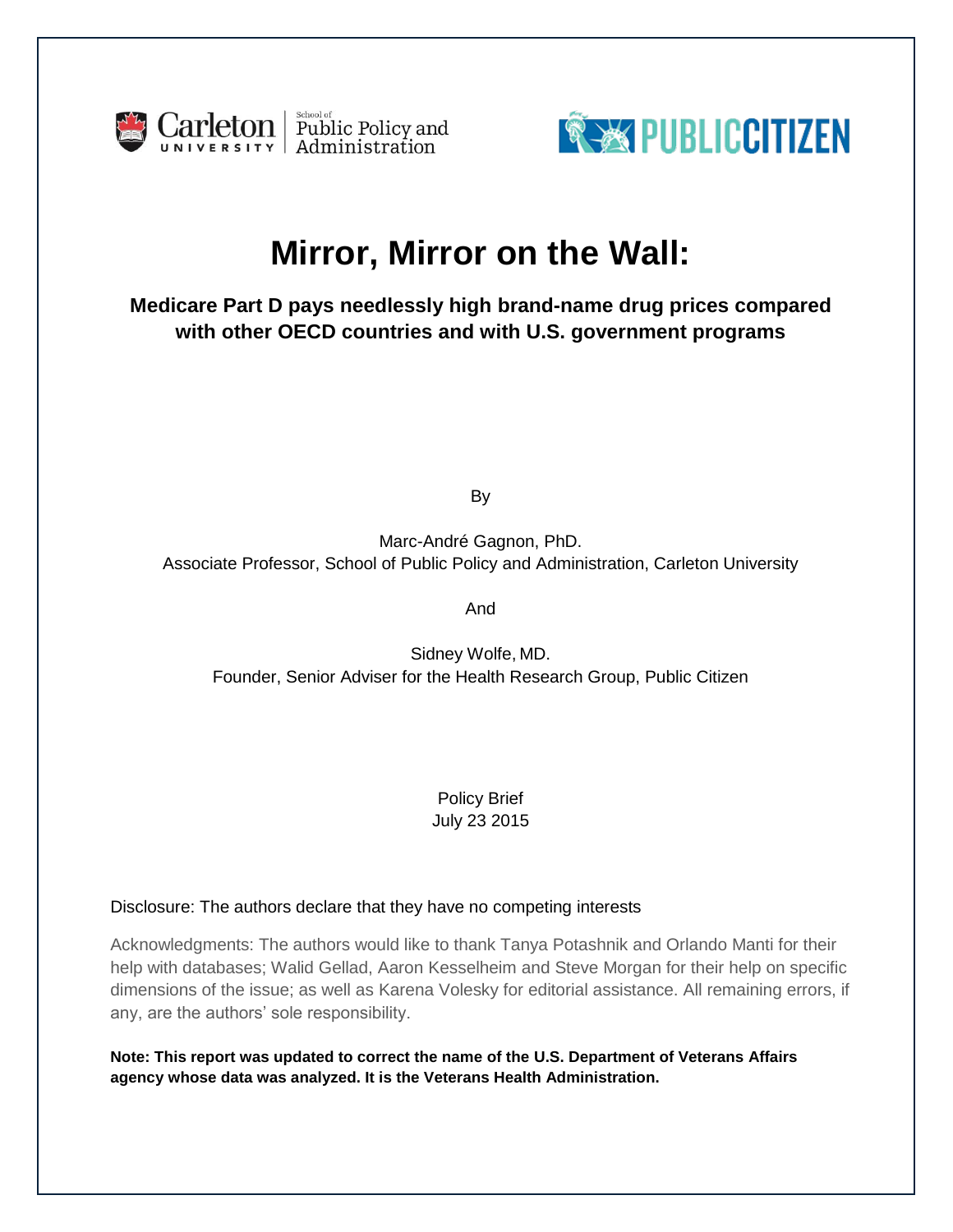## **HIGHLIGHTS**

- 1. After including rebates, brand-name drugs cost Medicare Part D 198% of the median costs for the same brand-name drugs in the 31 OECD countries.
- 2. Medicare Part D pays on average 73% more than Medicaid and 80% more than the Veterans Health Administration (VHA) for brand-name drugs.
- 3. Medicare Part D would save from \$15.2 billion to \$16 billion a year if it could secure the same prices that Medicaid or VHA, respectively, receives on the same brand-name drugs.
- 4. While Medicaid and VHA often are used as benchmarks because of the rebates or discounts they secure, even these organizations pay higher prices than many OECD countries.
- 5. Under current Medicare Part D pricing, non-innovative "me-too" drugs are priced as much or more than older, equally effective versions. By currently paying inflated prices for drugs that do not provide value for money, Medicare Part D artificially increases the returns and incentives for non-innovative "me-too" drugs to the detriment of new innovative medicines for unmet needs.
- 6. Reducing brand-name drug prices would reduce the high level of cost-related nonadherence (people not filling their prescription for financial reasons) found in Part D, by reducing beneficiaries' premiums and co-pays. In addition, since the government pays for the majority of Medicare Part D, taxpayers' contribution would decrease by at least \$11 billion every year.

The study concludes with specific recommendations for legislation, including suggestions from current Medicaid and VHA policies, to lower Medicare Part D prices. This would thereby alleviate the current de facto rationing that occurs because so many Medicare recipients cannot afford these inordinately high prices and suffer the health consequences of cost-related non-adherence to drugs prescribed for them.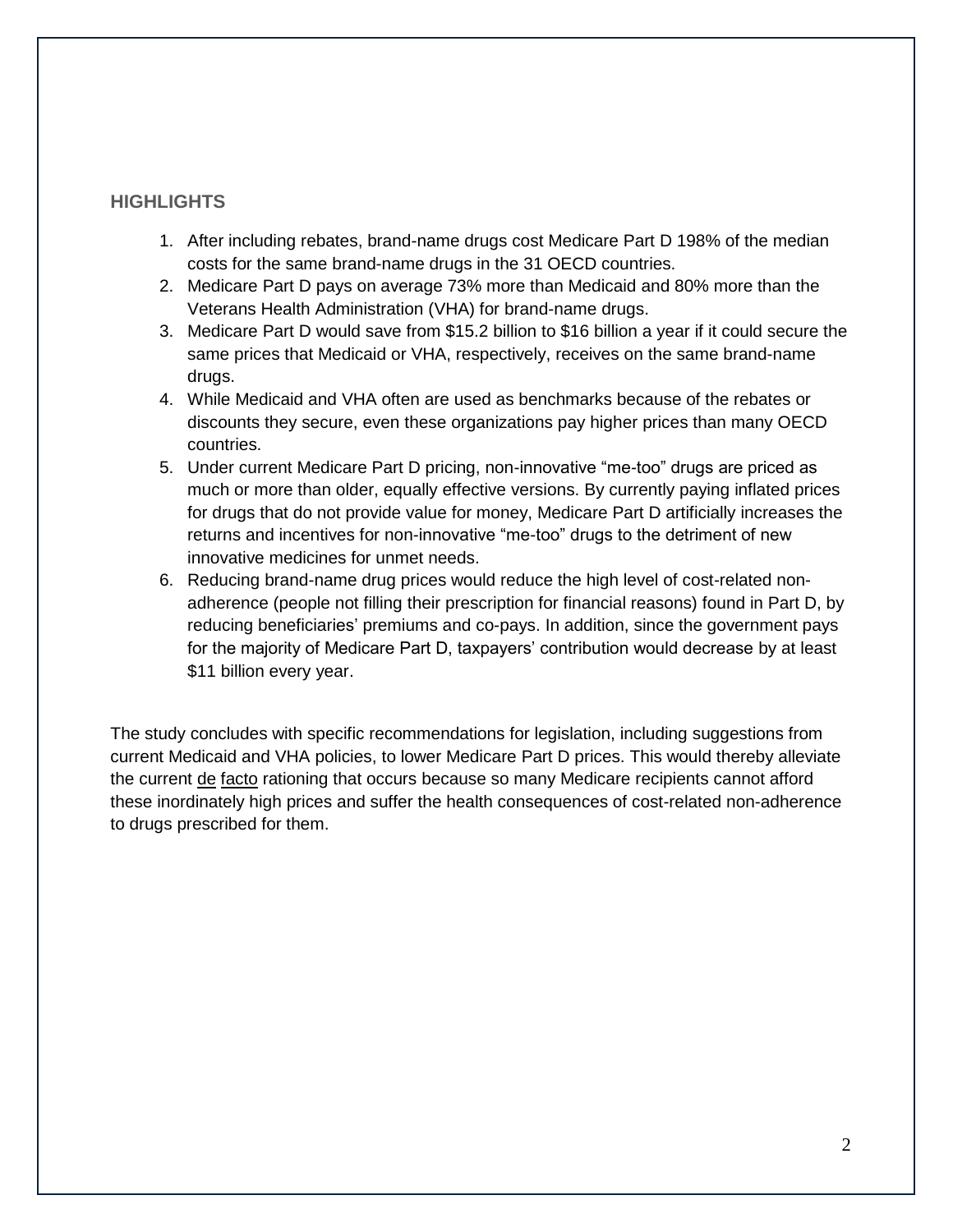## **BACKGROUND**

Medicare Part D was implemented in 2006 to improve drug coverage for seniors (65+) and for people with disabilities. Medicare Part D is the largest federal drug program (Figure 1), and covered 39.1 million people in the fiscal year 2013.[1]

With \$69.3 billion in prescription drug spending in 2013,[1] Medicare Part D alone represents approximately 7% of the \$993 billion global prescription drug market. <sup>i</sup> Around 58% of Medicare Part D spending on prescription drugs is paid to brand-name manufacturers.<sup>[33]</sup>

Despite its size, Medicare Part D is not allowed to "interfere with the negotiations between drug manufacturers

 $\overline{a}$ 



#### **FIGURE 1 U.S. retail prescription drug spending by purchaser, 2013**

Source: Bloomberg L.P. (2013)

and pharmacies and [Part D plan] sponsors" (P.L. 108-73, Section 1860D-11). Plan sponsors can obtain substantial rebates from both drug manufacturers and pharmacies, but the federal program is prohibited from leveraging its purchasing power to realize economies of scale due to this noninterference clause. Numerous reports and scientific papers have demonstrated that, after taking into account the rebates obtained by plan sponsors, prescription drugs covered under Medicare Part D are priced at much higher levels than in other federal programs.<sup>[2-15]</sup> While the Centers for Medicare and Medicaid Services (CMS) are frequently called upon to reduce drug prices for Medicare Part D, CMS is forbidden from taking steps to secure additional rebates or discounts without action from Congress. As this policy brief will show, by using previously unavailable data comparing U.S. brand-name drug prices with those of all other countries members of the Organization for Economic Co-operation and Development (OECD), Medicare Part D needlessly pays significantly higher prices than any other comparator countries. Moreover, even in comparison to other U.S. government programs such as Medicaid and the Veterans Health Administration (VHA), significantly higher prices are paid by Medicare Part D.

<sup>i</sup> This ratio was calculated using IMS Health data for audited and unaudited markets: [http://www.imshealth.com/deployedfiles/imshealth/Global/Content/Corporate/Press%20Room/Top\\_line\\_dat](http://www.imshealth.com/deployedfiles/imshealth/Global/Content/Corporate/Press%20Room/Top_line_data/2014/World%20figures%202014.pdf) [a/2014/World%20figures%202014.pdf](http://www.imshealth.com/deployedfiles/imshealth/Global/Content/Corporate/Press%20Room/Top_line_data/2014/World%20figures%202014.pdf) .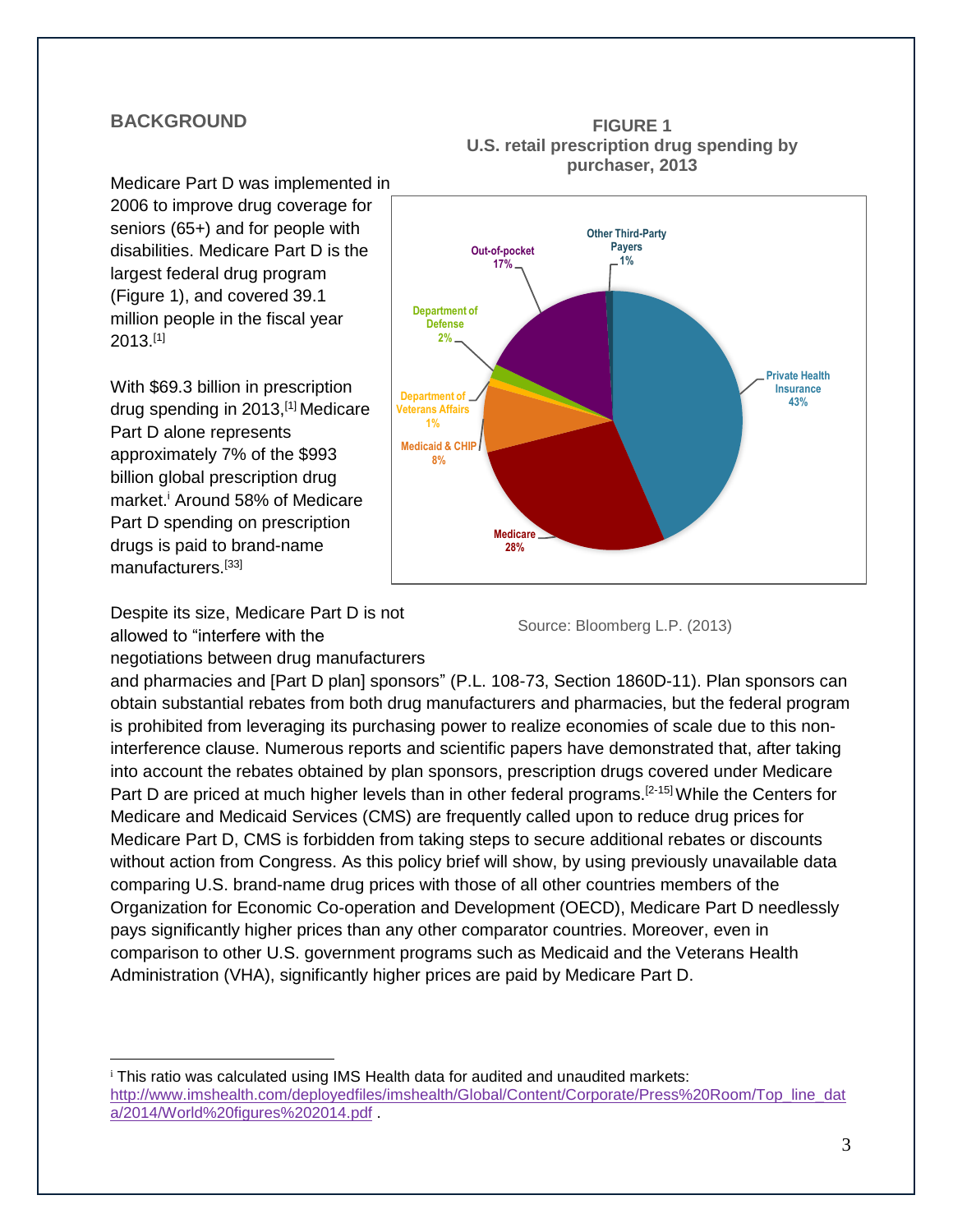Advocates for price reductions argue that reductions in Part D prices would produce significant savings for the Medicare program itself and reduce beneficiary premiums, thereby aligning Medicare Part D with these other programs. Advocates for price reductions often argue that Medicare Part D was designed less as a system for social protection for the sick than as a system of corporate welfare for brand-name drug companies.<sup>[3,16-17]</sup> Price reduction opponents argue that a rebate policy would be compensated by reduced incentives for manufacturers to offer favorable rebates to private payers, that it would undermine the competitive system used in Part D and that it would lead to higher beneficiary premiums. While contending that it would increase costs for payers, opponents also argue that it would reduce revenue available for private investment in research and development for new drugs and thereby harm innovation.<sup>[18-20]</sup>

**This policy brief assesses the price reduction issue by:** 

- 1. Comparing domestic and international prices for patented drugs;
- 2. Analyzing price levels for brand-name drugs obtained by different U.S. government programs;
- 3. Looking at the correlation between price levels and research and development spending; and
- 4. Examining the potential impacts of policy reforms.

## **ANALYSES**

**1 – How the United States compares to other countries**

The U.S. system for the provision of prescription drugs is characterized by the predominance of private drug plans. Among all OECD countries, the U.S. ranks last in terms of the proportion of its population covered by a public drug plan, with the majority of OECD countries having 100% of the population covered by a public drug plan (Figure 2).

While all other OECD countries provide public coverage for at least three-quarters or, more often, all of its population, the U.S. and Canada remain anomalies. These two countries rely mostly on private plans, and they are both characterized by very high drug costs, lack of cost-efficiency, significant waste, and a large proportion of their populations not being able to fill prescriptions due to financial reasons.<sup>[21]</sup> Countries with universal public drug coverage have significantly lower costs per capita for prescription drugs, and their population has better access to medicines.[22]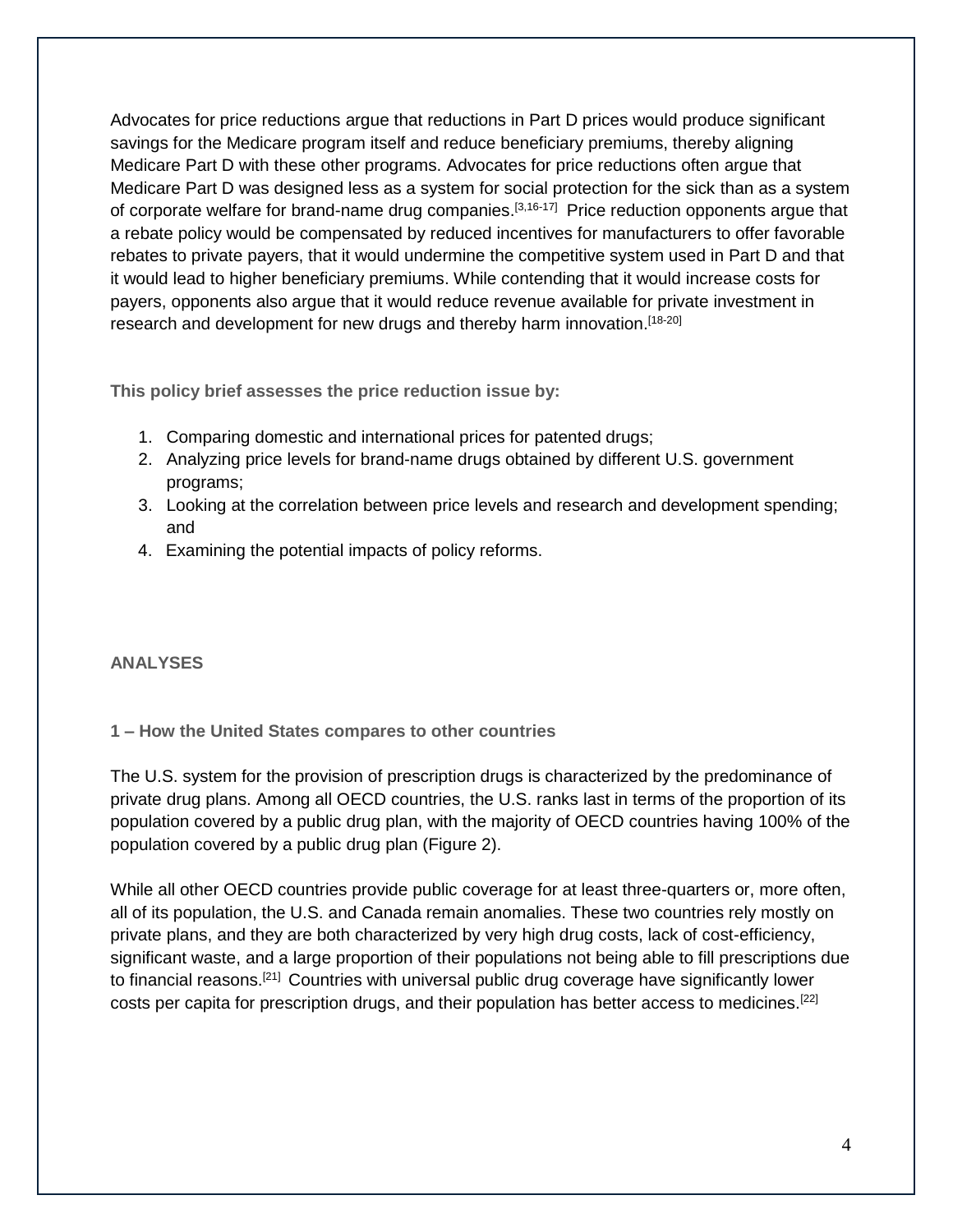## **FIGURE 2**

|                   | 0 | 10 | 20 | 30 | 40 | 50 | 60 | 70 | 80 | 90 | 100 |
|-------------------|---|----|----|----|----|----|----|----|----|----|-----|
| Australia (e)     |   |    |    |    |    |    |    |    |    |    |     |
| Czech Republic    |   |    |    |    |    |    |    |    |    |    |     |
| <b>Denmark</b>    |   |    |    |    |    |    |    |    |    |    |     |
| Finland           |   |    |    |    |    |    |    |    |    |    |     |
| Hungary           |   |    |    |    |    |    |    |    |    |    |     |
| Ireland           |   |    |    |    |    |    |    |    |    |    |     |
| Israel            |   |    |    |    |    |    |    |    |    |    |     |
| Italy             |   |    |    |    |    |    |    |    |    |    |     |
| Japan             |   |    |    |    |    |    |    |    |    |    |     |
| Korea             |   |    |    |    |    |    |    |    |    |    |     |
| New Zealand       |   |    |    |    |    |    |    |    |    |    |     |
| Norway            |   |    |    |    |    |    |    |    |    |    |     |
| Portugal          |   |    |    |    |    |    |    |    |    |    |     |
| Slovenia          |   |    |    |    |    |    |    |    |    |    |     |
| Sweden            |   |    |    |    |    |    |    |    |    |    |     |
| Switzerland       |   |    |    |    |    |    |    |    |    |    |     |
| United Kingdom    |   |    |    |    |    |    |    |    |    |    |     |
| Austria           |   |    |    |    |    |    |    |    |    |    |     |
| France            |   |    |    |    |    |    |    |    |    |    |     |
| Iceland           |   |    |    |    |    |    |    |    |    |    |     |
| Netherlands (e)   |   |    |    |    |    |    |    |    |    |    |     |
| Belgium           |   |    |    |    |    |    |    |    |    |    |     |
| Spain             |   |    |    |    |    |    |    |    |    |    |     |
| <b>Turkey</b>     |   |    |    |    |    |    |    |    |    |    |     |
| Luxembourg (e)    |   |    |    |    |    |    |    |    |    |    |     |
| Slovak Republic   |   |    |    |    |    |    |    |    |    |    |     |
| Estonia           |   |    |    |    |    |    |    |    |    |    |     |
| Mexico (e)        |   |    |    |    |    |    |    |    |    |    |     |
| Poland            |   |    |    |    |    |    |    |    |    |    |     |
| Germany           |   |    |    |    |    |    |    |    |    |    |     |
| Greece            |   |    |    |    |    |    |    |    |    |    |     |
| Canada (e)        |   |    |    |    |    |    |    |    |    |    |     |
| United States (e) |   |    |    |    |    |    |    |    |    |    |     |

**Percentage of the population covered by a public drug insurance plan in all OECD countries (%)**, **2013 (or latest year)**

(e): estimate

Source: OECD Health Data: Social Protection (Extracted from OECD iLibrary)

Studies comparing international prices consistently show that average U.S. retail or manufacturer prices for prescription drugs are much higher than in other OECD countries.<sup>[22-24]</sup> The U.S. is characterized by the highest cost per capita for pharmaceuticals among all OECD countries. Figure 3 shows that U.S. costs per capita for pharmaceuticals (\$1,010) are in fact more than twice as much as the OECD average (\$498).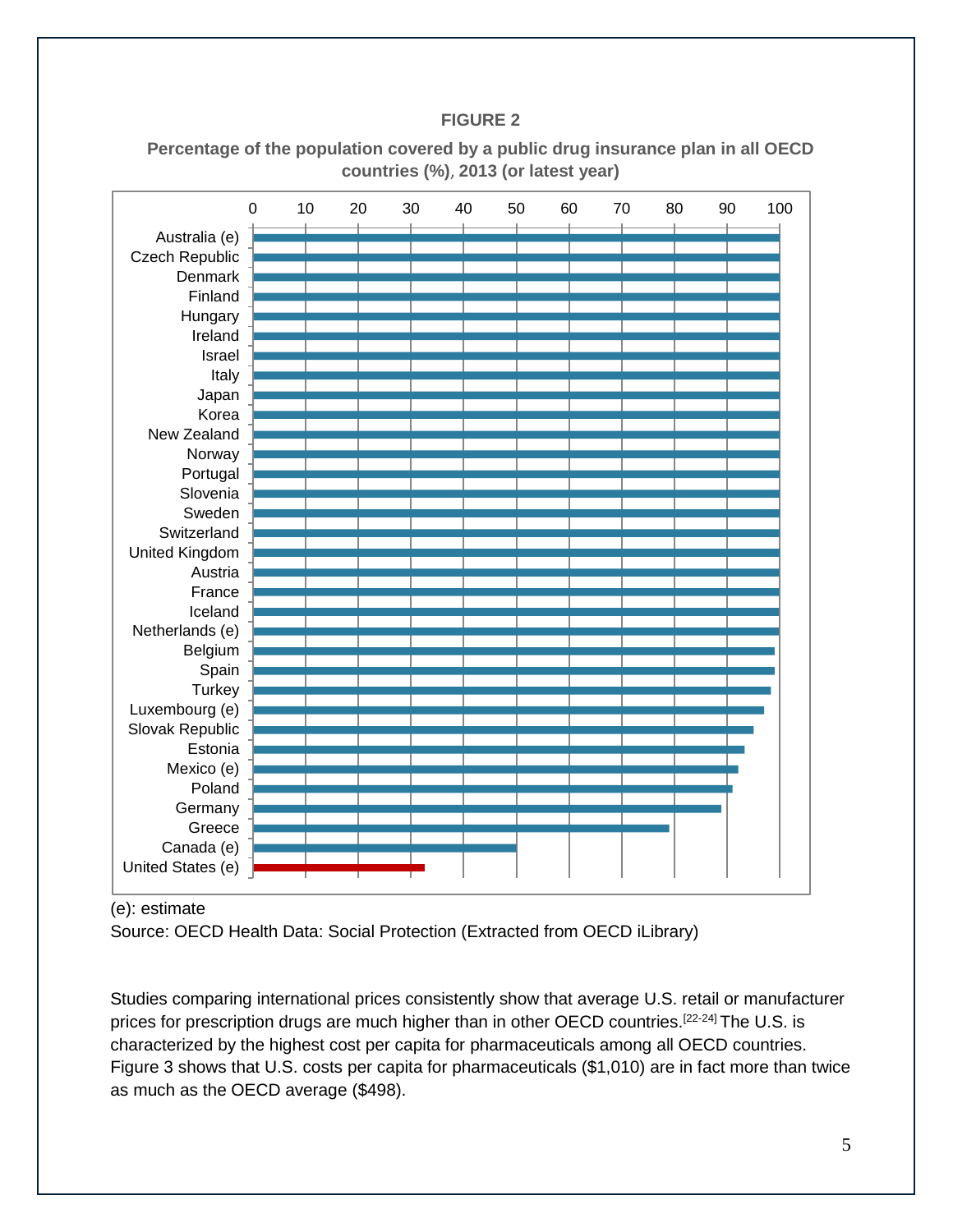**0 100 200 300 400 500 600 700 800 900 1000 1100 United States Canada Belgium Japan Germany Ireland France Greece Australia Hungary Switzerland** Austria<br>Slovak Republic **Slovak Republic Spain Italy Slovenia Iceland**<br>**DECD AVERAGE OECD AVERAGE Sweden Portugal Finland Korea Netherlands**<br>Czech Republic **Czech Republic Norway Luxembourg United Kingdom Poland Estonia New Zealand Denmark Israel Chile Mexico**



Source: OECD Health Statistics (2014).

 $\overline{a}$ 

Even with high per capita spending, Americans have poor access to prescription drugs with a high ratio of cost related non-adherence (CRNA): 19% of Americans did not fill their prescriptions for financial reasons in 2014,<sup>[25]</sup> a much higher ratio than other comparable OECD countries in which CRNA ratio varies from 2% to 13%.<sup>[26]</sup> While the introduction of the Affordable Care Act reduced CRNA since 2010 (from 26% to 19%), the high prices of drugs in the U.S., coupled with the high levels of deductibles and out-of-pocket co-payments required from patients, are the main reasons why so many Americans still cannot afford to fill prescribed drug treatments.[25] Medicare Part D participants similarly report high levels of CRNA. For example, 16% of diabetes patients covered under Medicare Part D do not fill at least one of their prescriptions every year for financial reasons.<sup>[27]</sup> Improving the efficiency of social protection provided under Medicare Part D requires reducing co-payment and deductible expenditures by patients by lowering the rates of copayments and deductibles, or by reducing the price of prescription drugs. A higher CRNA ratio entails more visits to clinics or to the emergency room, which might explain in part why the implementation of Medicare Part D was not successful in improving health outcomes for Medicare enrollees.[28]

Medicare Part D enrollees normally pay the official price for brand-name drugs. However, their plan sponsors can negotiate rebates with manufacturers, and these rebates are passed on to beneficiaries by offering them lower premiums.<sup>ii</sup> The Congressional Budget Office (CBO) calculated that the average rebates<sup>iii</sup> obtained under Medicare Part D by plan sponsors from

ii Some plan sponsors pass rebates on to beneficiaries at the point of sale so beneficiaries end up paying lower prices, which allows them to pay lower deductibles and co-payments. This way of transferring rebates is unusual and concerns less than 1% of beneficiaries.<sup>[32]</sup>

iii Rebates are normally price concessions obtained through different agreements between the plan sponsors and the manufacturers. Rebates are normally set in a way that artificially inflates official prices.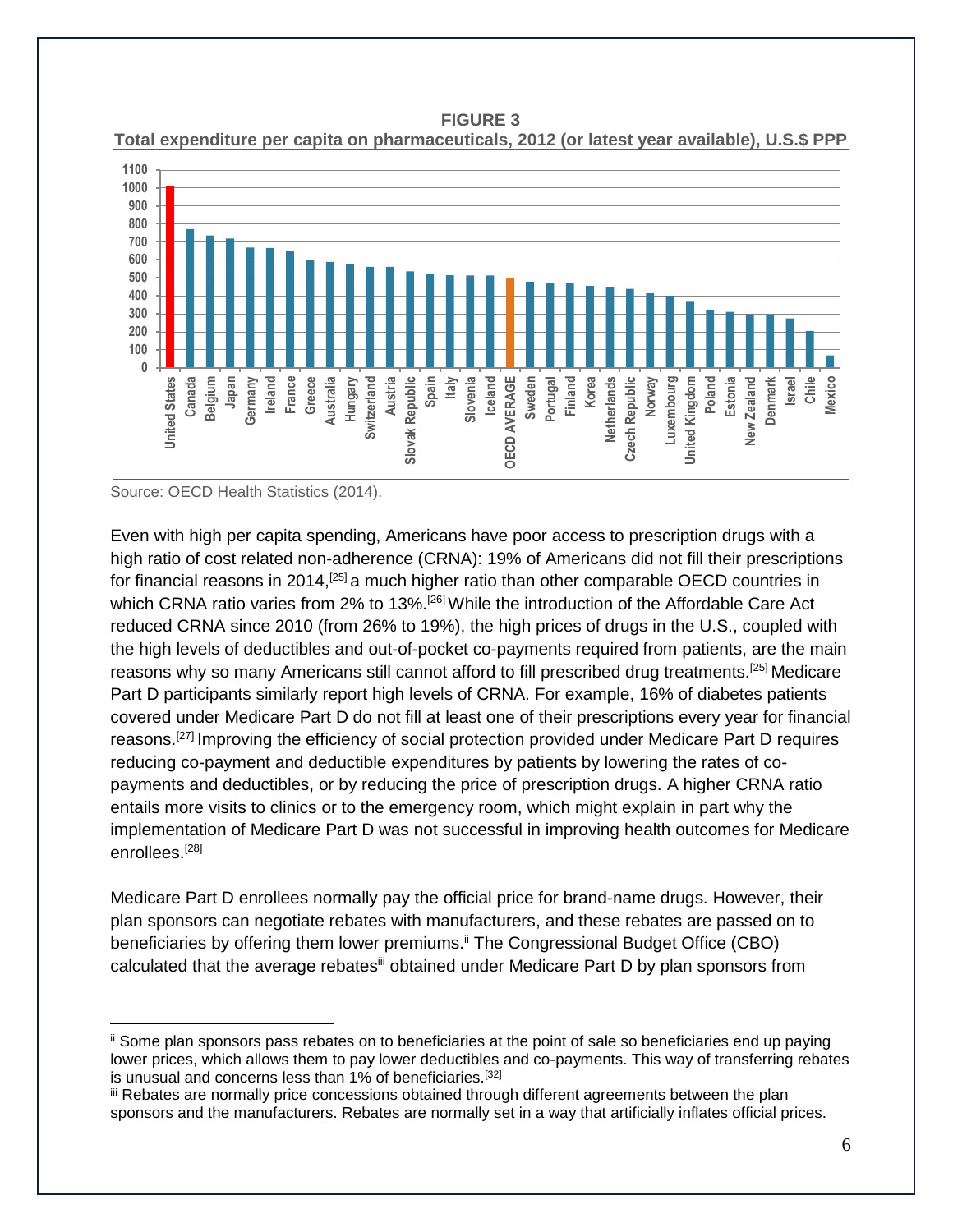brand-name manufacturers represented 15% of retail prices in 2010.<sup>[10]</sup> However, retail prices of brand-name products include a markup of about 13% by pharmacies and wholesalers over manufacturer prices.<sup>[29]</sup> A 15% rebate on retail prices thus represents a 17% rebate on manufacturer prices.<sup>iv</sup>

By using previously unavailable data comparing international brand-name drugs at ex-factory prices (prices obtained by manufacturers), we find a striking discrepancy with drug prices in the U.S. as compared to all other OECD countries (Figure 4). The Patented Medicine Prices Review Board (PMPRB)<sup>v</sup> provided the authors comprehensive data on American sales-weighted averages for 640 patented drug products' price in all OECD countries. Figure 4 compares average foreign prices of patented drugs to average prices in the U.S. The median OECD price was only 42% of the U.S. price. Note that these OECD data compare official prices for patented drugs but exclude any rebates or discounts obtained from brand-name drug manufacturers. Most countries, including the U.S., use confidential agreements to obtain additional rebates and discounts.<sup>[30]</sup> After-rebate prices for Medicare Part D were included in Figure 4 for comparison purposes.

**FIGURE 4 Average foreign-to-U.S. price ratio for patented drugs in 2014 at ex-factory price: OECD countries and Medicare Part D (U.S. = 1)**



\*: Medicare Part D prices are the U.S. official prices minus the average rebate of 17%. Source: IMS AG's MIDAS™; CBO<sup>[10]</sup>.

 $\overline{a}$ 

Brand-name drugs are thus normally paid at artificially inflated official prices, and the manufacturers then reimburse the plan sponsors based on the details of the respective agreements.[32]

iv For example, if the manufacturer price is \$100 with a markup of \$13 for wholesalers and pharmacies, a manufacturer rebate of 15% of retail price represents 15% of \$113, or a rebate of \$16.95, which rounds off to 17% of the manufacturer price.

<sup>v</sup> The Patented Medicine Prices Review Board is a Canadian independent quasi-judicial body monitoring against excessive drug prices in Canada. Because excessive drug prices are determined by comparing international prices, the organization has developed expertise in comparing international patented-drug prices.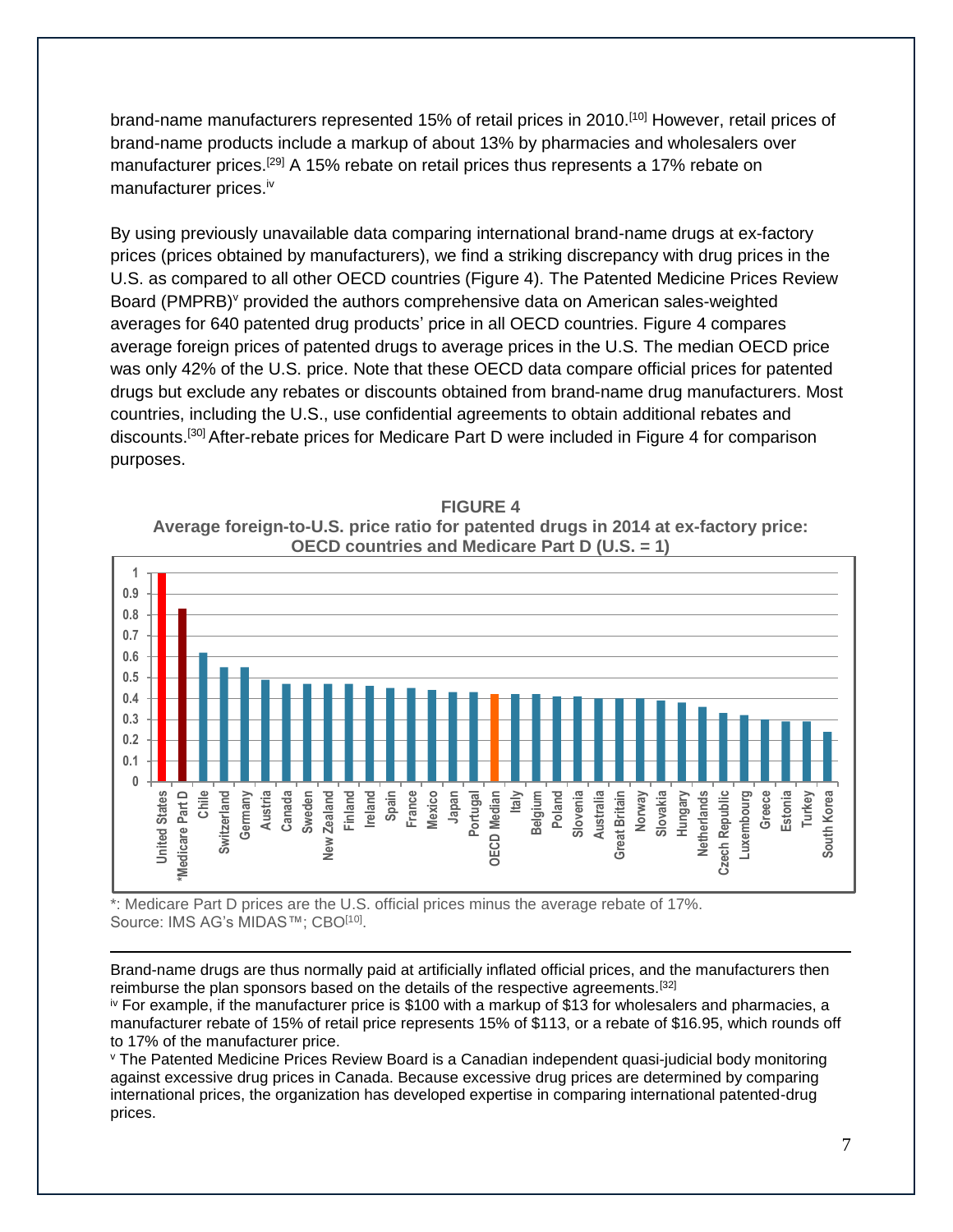IMS Health estimates that global off-invoice rebates and discounts represented approximately 25% of global sales growth in recent years.<sup>[31]</sup> Due to the importance of off-invoice rebates and discounts and their variations in different countries, any comparison of international drug prices must be interpreted with caution. However, since Medicare Part D does not benefit from additional rebates, one can safely conclude that Medicare Part D, as shown in Figure 4, pays at least twice as much as the OECD median for patented drugs.

While rebates have existed in the U.S. since the 1980s, other OECD countries typically negotiated or regulated transparent list prices. Since the mid-2000s, however, almost all OECD countries started obtaining off-invoice rebates depending on their bargaining capacity with brandname drug manufacturers. The increasing use of confidential rebates at the global level appears to be driven largely by manufacturers' desire to circumvent existing price regulations.<sup>[30]</sup> Many countries use external benchmarking (regulation using foreign official prices as an index) to cap domestic prices. Confidential rebates defuse such regulation by artificially inflating official prices. In the same way, mandatory rebates set as a percentage of official prices, as is the case in some programs in the U.S., are rendered inefficient at containing drug prices due to the artificial accompanying increase of official prices. While rebates are passed on to Medicare Part D enrollees through lower premiums, artificially inflated prices still result in artificially inflated copays and deductibles for the same enrollees, which induce an increase in CRNA.

### **2 – How Medicare Part D compares to other U.S. programs**

This section compares the rebates received from brand-name manufacturers by Medicare Part D with both rebates received by Medicaid and discounts for Veterans Health Administration (VHA), and shows the subsequent average manufacturer price of brand-name prescription drugs in these three programs.

### Medicare Part D

Even though the government Medicare Part D program cannot directly negotiate rebates with brand-name manufacturers due to the non-interference clause, plan sponsors can, and the savings are purportedly redistributed to beneficiaries through lower premiums. However, the Office of Inspector General (OIG) at the Department of Health and Human Services has raised serious concerns that the rebates are not always passed on to beneficiaries.<sup>[32]</sup> According to the OIG, sponsors underestimated the beneficiary rebates in 69% of their bids for plan year 2008, which resulted in artificially inflated premiums for Medicare Part D enrollees. As mentioned, the plan sponsors' rebates obtained under Medicare Part D from brand-name manufacturers represented 17% of the manufacturers' price in 2010. This represents a total amount of \$6.1 billion in rebates, while a total of \$36 billion was paid to brand-name manufacturers during that year.<sup>[33]</sup>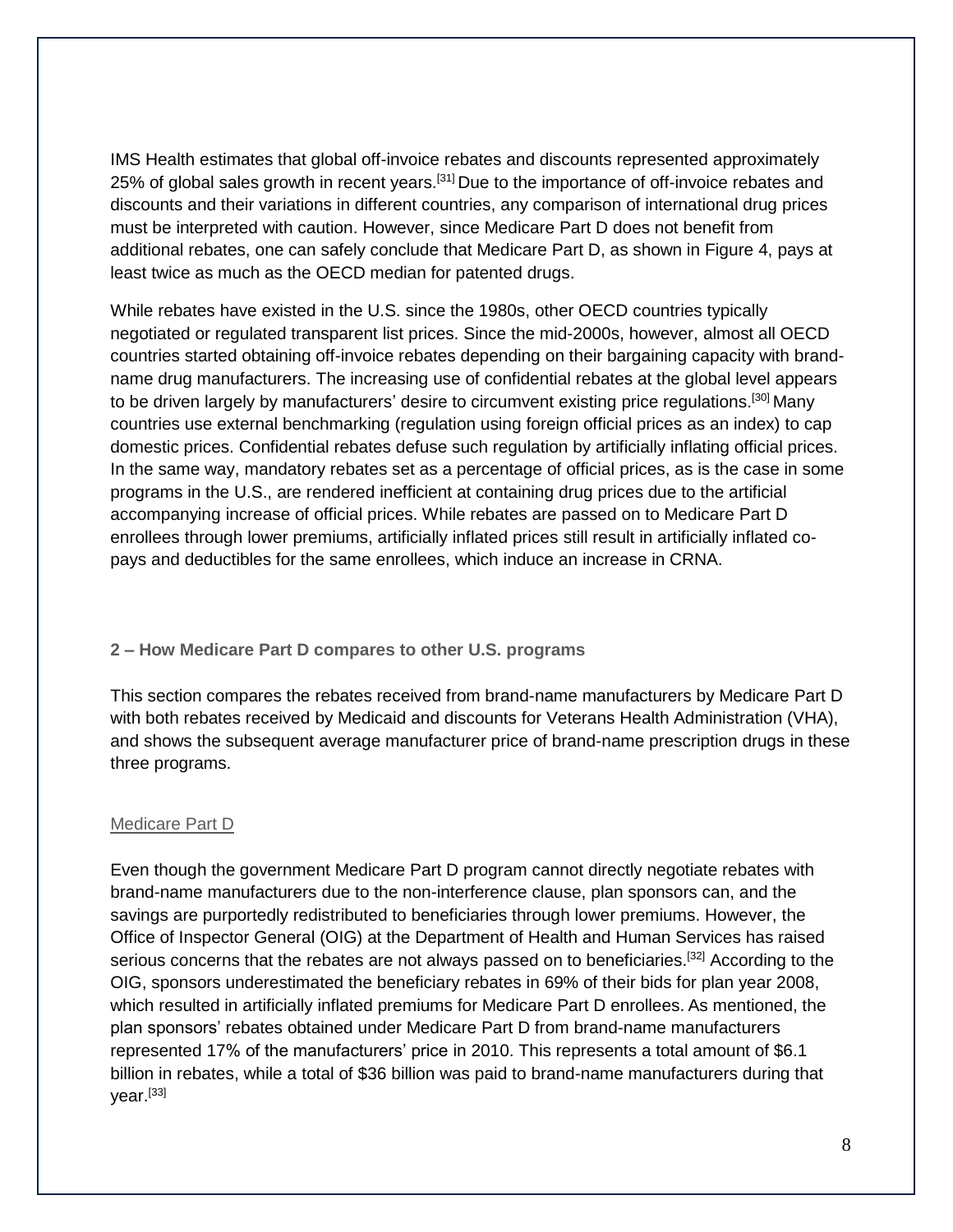By design, beneficiaries of Medicare Part D receive different types of rebates depending on amount of their spending. The basic drug benefits under Medicare Part D in 2014 were as follows $[10]$ :

- 1. No coverage for the first \$310 per year (no rebate obtained).
- 2. Coverage for 75% of spending between the deductible and an initial coverage limit of \$2,850 (average rebate of 17% on brand-name drugs).
- 3. "Doughnut hole": Limited coverage for generic and brand-name drugs when spending is between the initial coverage limit and a catastrophic limit on out-of-pocket costs of \$4,550. While in the "doughnut hole", beneficiaries receive a mandatory discount<sup>vi</sup> of 50% for brand-name drugs.
- 4. Coverage for 95% of spending above the catastrophic limit (average rebate of 17% on brand-name drugs).

### Medicaid

 $\overline{a}$ 

Medicaid benefits from two separate statutory rebates from brand-name manufacturers:<sup>[10]</sup>

- 1. The "basic rebate": Brand-name manufacturers offer a mandatory rebate of at least 23.1% of the average manufacturer's price. If the manufacturer offers any "qualified" purchaser (hospital, mail-order pharmacy, HMO) a rebate in excess of 23.1%, then the rebate received by Medicaid is increased to match that larger private rebate.
- 2. The "inflation rebate": This rebate is imposed if the average manufacturer's price for a brand-name drug rises faster than general inflation.

The "inflation rebate" represents more than half of the rebates obtained on brand-name drugs.<sup>[11]</sup> Such a rebate seems necessary because many brand-name and generic drugs increase their prices at a pace significantly higher than inflation.<sup>[11,35]</sup> In 2010, Medicaid spent \$27.4 billion on prescription drugs including 11.4 billion in rebates<sup>[34]</sup>. Of the remaining \$16 billion, 76% was spent on brand-name drugs (\$12.2 billion), including \$1.8 billion (15%) to wholesalers and pharmacies.<sup>[33]</sup> In the end, Medicaid paid \$10.4 billion to brand-name manufacturers after benefiting from rebates totaling \$11.4 billion.<sup>vii</sup> Medicaid thereby benefited from rebates of 52% (11.4 billion / 21.8 billion) on brand-name drugs. Note that while a mandatory "basic rebate" on official prices can achieve some savings, it also creates an adverse effect by encouraging brandname manufacturers to artificially increase the initial official prices of brand-name drugs.<sup>[36]</sup> The "inflation rebate" does not produce such an adverse effect because an artificial increase of prices over inflation would be countered by an automatically greater inflation rebate. However, if the

vi Note that discounts are different from rebates. Rebates are normally reimbursed by manufacturers after the drug was paid at its full price. Discounts are price reductions at the point of sale, which allow buyers not to pay for drugs at their full price.

vii Note that the federal rebates totaled \$10.4 billion while some states benefited from additional rebates obtained at the state level. Additional rebates by these states totaled \$1 billion. It is important, however, to emphasize that only some states obtained additional rebates of various magnitudes and that the analysis of average prices or average rebates masks diversity between states.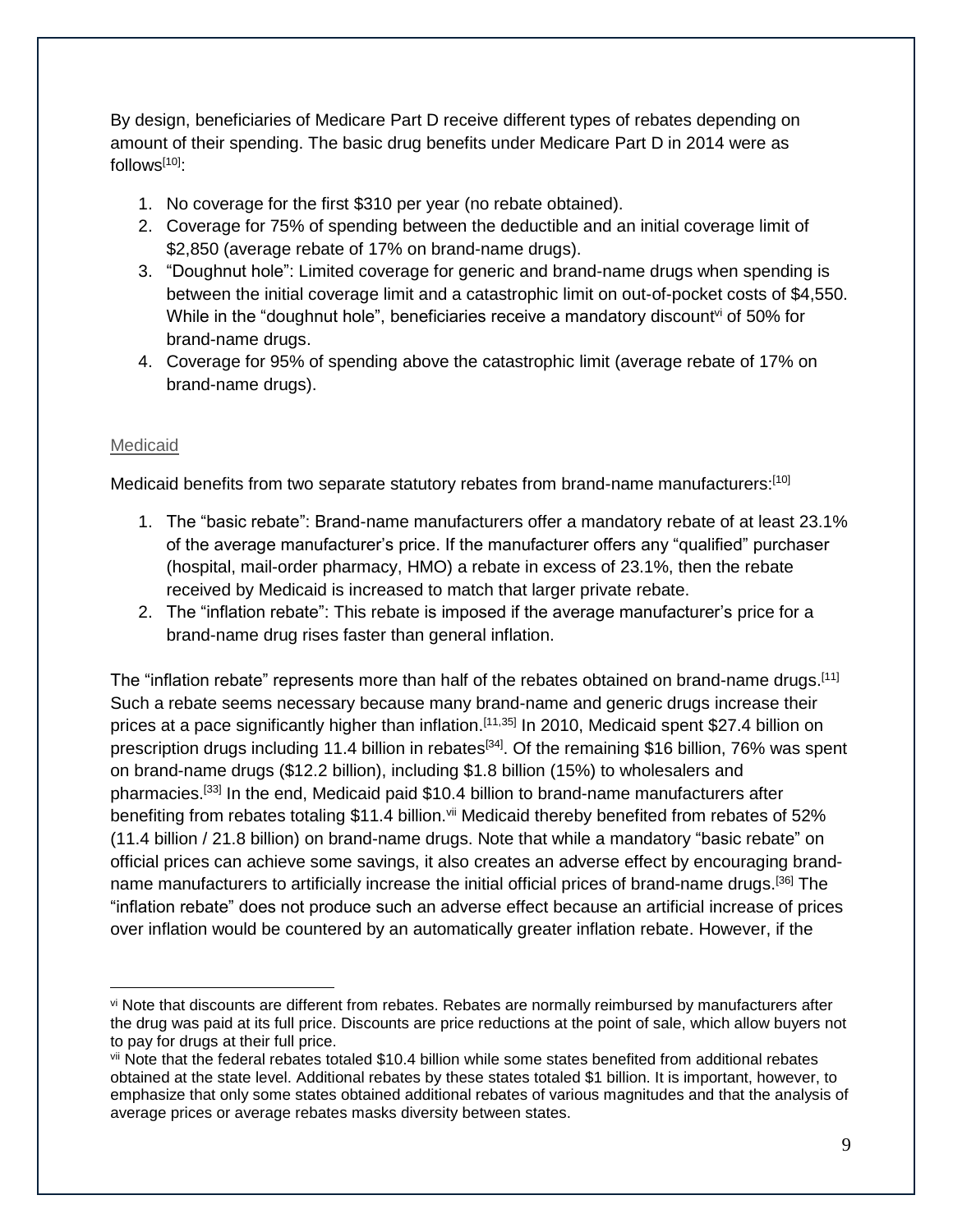price rises faster than inflation, the inflation rebates do not compensate beneficiaries on their copays based on inflated drug prices at the point of sale, which might increase CRNA.

## Veterans Health Administration (U.S. Department of Veterans Affairs)

VHA utilizes four contracting mechanisms to acquire its prescription drugs at discounted prices:<sup>[2]</sup>

- 1. The Federal Supply Schedule (FSS): VHA uses the FSS, which is a catalog of discounted prices obtained through federal procurement policy. FSS prices for brand-name drugs must be no greater than the prices manufacturers charge their "most favored customers" under comparable terms and conditions.
- 2. Performance-based incentive agreements, or Blanket Purchase Agreements (BPAs): The most common BPA revolves around market share agreements in which VHA commits to purchase a specific volume of drugs in exchange for additional discounts.
- 3. Pricing under the Veterans Health Care Act of 1992 (P.L. 102-585): Under this law, pharmaceutical manufacturers agree to sell VHA drugs at no more than 76% of the nonfederal average manufacturers price (non-FAMP) minus any additional discounts, including mandatory discounts to counter price increase over the inflation rate. Note that the "inflation discounts," contrary to "inflation rebates," reduce drug prices at the point of sale. There is impact on co-pays, however, since VHA beneficiaries pay flat co-pays whatever the price of the drugs they buy.
- 4. National standardization contracts: VHA seeks competitive bids from manufacturers for products that are therapeutically equivalent within specific drug classes, and contracts with those manufacturers whose products it believes provide the best value based on medical effectiveness, safety and price, in exchange for including their products on VHA's national formulary and committing to use products throughout the VHA health care system. Such bids can be considered a rational use of market forces which allows the price reduction of patented brand-name drugs by putting them in competition with other brand-name drugs of equivalent therapeutic value.

On a drug-by-drug basis, VHA selects the mechanism that offers the lowest price. By actively managing its drug formulary, VHA ensures the maximization of value for money without producing incentives for manufacturers to artificially inflate their official prices. The exact amount of discounts and rebates obtained by VHA is not known because VHA normally does not disclose publicly the prices it pays. The studies by Austin B. Frakt,<sup>[4,37]</sup> an health economist associated with the U.S. Department of Veterans Affairs, synthesize existing literature analyzing discounts obtained by VHA and estimate that VHA paid brand-name drugs at an average retail price of 60% of what was paid by Medicare Part D. For this brief, however, our calculations are based on manufacturer prices, not on retail prices. Considering that the price reductions applied only to the manufacturers' prices, and considering that retail prices include a markup of 13% for wholesalers and pharmacies,<sup>[29]</sup> the retail price difference means in fact that VHA paid an average manufacturer price of 54% of what was paid by Medicare Part D. Since Medicare Part D itself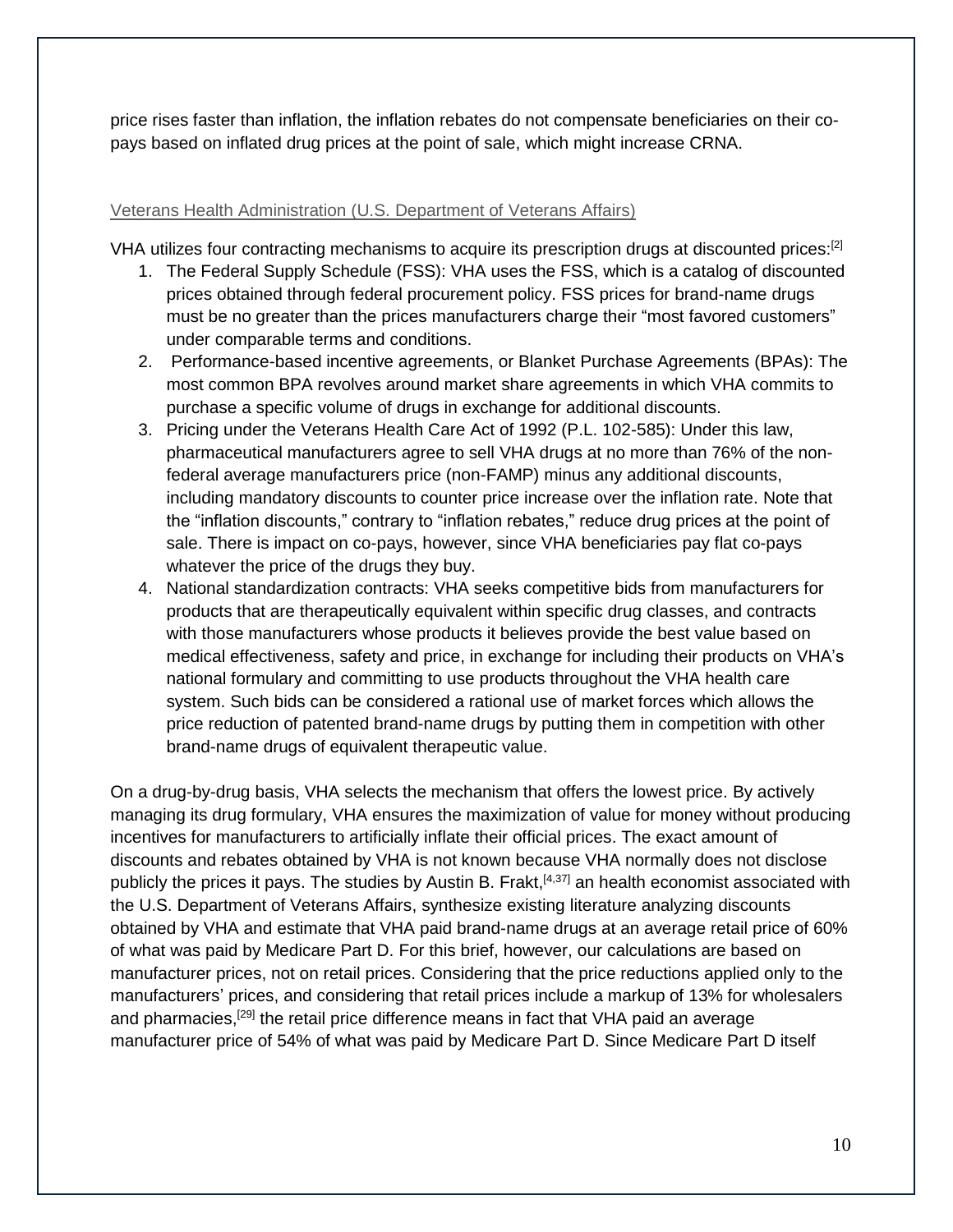paid on average 83% of the official manufacturer price, VHA thus paid about 46% of the official manufacturer prices.<sup>viii</sup>

By synthesizing what is known about Medicare Part D, Medicaid and VHA (as explained above), it is possible to compare real manufacturer prices paid on average for brand-name drugs by Medicare Part D, Medicaid, and VHA.



Source: CBO<sup>[10,15]</sup>; Avalere Health<sup>[33]</sup>; CMS<sup>[34]</sup>; Frakt<sup>[4,37]</sup>

Figure 5 shows that Medicare Part D pays a significantly higher price for the same brand-name drugs than Medicaid or VHA. On average, a brand-name drug that costs \$83 under Medicare Part D would cost \$48 under Medicaid and \$46 under VHA. Medicare Part D paid \$36 billion to brandname manufacturers in 2010.<sup>[33]</sup> If Medicare Part D benefited from the same rebates over brandname drugs as Medicaid, the program would have saved \$15.2 billion a year on the price of brand-name drugs. If Medicare Part D benefited from the same discounts as VHA, it would have saved \$16 billion a year.<sup>ix</sup> Note that Medicare Part D beneficiaries in the doughnut hole, who pay for their drugs out-of-pocket while receiving a 50% rebate, still pay more for brand-name drugs

 $\overline{a}$ viii For example, if a brand-name drug costs under Part D \$113 at retail price, it costs \$100 at manufacturer price once the 13% markups for pharmacies and wholesalers are deduced. If the drug costs for VHA 60% of the retail price, its retail price is \$67.80 for VHA, which means a price difference of \$45.20. Considering that this price difference is due to rebates or discounts by brand-name manufacturers, VHA thus pay \$45.20 less on the manufacturer price (\$100) paid by Part D, or \$54.80. In percentage, it means that VHA pays a manufacturer price equivalent to 55% (after rounding) of the manufacturer price paid by Part D. Since Part D pays manufacturer prices that are on average 83% of the official U.S. manufacturer price, VHA thus pays manufacturer prices that are on average 46% (after rounding) of the U.S. official manufacturer prices (100 X 0.83 X 0.55 = 0.4565).

 $\frac{1}{x}$  For Medicaid, the result is obtained by calculating 36 bn – (48/83 X 36 bn) = 15.2 bn. For VHA, the result is obtained by calculating 36 bn  $-$  (46/83 X 36 bn) = 16 bn.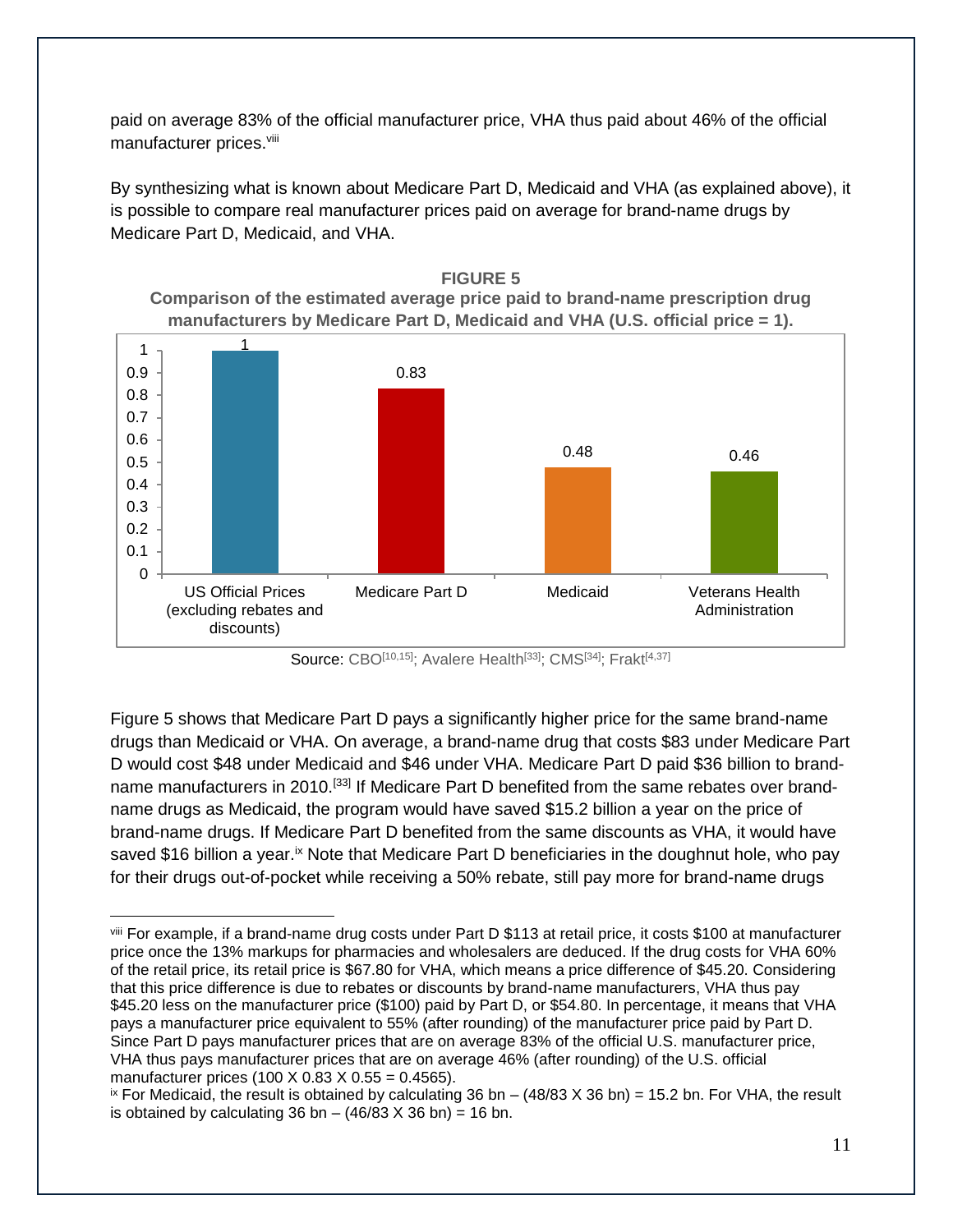than the real prices paid by Medicaid and VHA. Overall, Medicare Part D pays on average 73% more than Medicaid and 80% more than VHA in terms of manufacturer price for the same brandname drugs.

Of similarly great concern is the comparison between Figure 4 and 5. Medicare Part D pays significantly higher prices for brand-name drugs than any other OECD countries. It pays 34% more than Chile's official prices (Chile is the second-highest-priced OECD country). It pays 98% more than the OECD median of official prices.

While Medicaid and VHA are often used as benchmarks, it is important to remember that, in spite of the significantly lower prices they manage to secure as compared with the U.S. official prices, even these organizations still pay much higher prices than the official prices of most OECD countries. Furthermore, other OECD countries rarely pay the actual official price, since they also manage to obtain rebates through different types of confidential agreements.[30]

### **3 – Correlation between price level and research and development expenditures**

Medicare Part D alone represents around 7% of sales in the global pharmaceutical market. Opponents of Medicare Part D price reductions argue that such reductions would decrease incentives for brand-name drug companies to invest in research and development (R&D).These claims are inconsistent with data showing that the introduction of rebates for Medicaid had no impact on research and development for antipsychotics, drugs disproportionately used by Medicaid recipients.<sup>[8]</sup> In all cases, the concern that lower revenues would impede the arrival of new drug products is somewhat misplaced.

The main issue is: The current pricing scheme incentivizes pharmaceutical companies to invest in R&D for which kind of drugs? If drug plans continue to allow setting the prices of new medicines at similar levels for similar drugs, manufacturers can continue to bring drugs with similar molecular structures, often called me-too drugs, to the market with little or no innovation while still obtaining considerable returns. Manufacturers are then incentivized to develop non-innovative and less risky "me-too" drugs instead of new innovative medicines for unmet needs, and to invest in marketing instead of R&D.<sup>[38,41]</sup> The more drug plans demand value for money — for example, by refusing to pay for new, expensive patented drugs that do not provide additional therapeutic value as compared to existing, lower-priced alternatives — the more drug plans provide incentives for greater therapeutic innovation. This type of incentive system would send the message that we will pay only for new drugs that provide additional therapeutic value as compared with existing alternatives.

Current systems of drug pricing and reimbursement may foster spending on R&D, but this too often leads to new medicines that are not innovative, which in turn does not play a significant role in improving the health of patients. It is estimated that around 80% of new patented drugs entering the market provide no significant additional therapeutic benefits as compared with existing alternatives.<sup>[39]</sup> When drug plans are willing to pay high prices for drugs with low therapeutic value, or when generics cannot adequately penetrate the market once the originator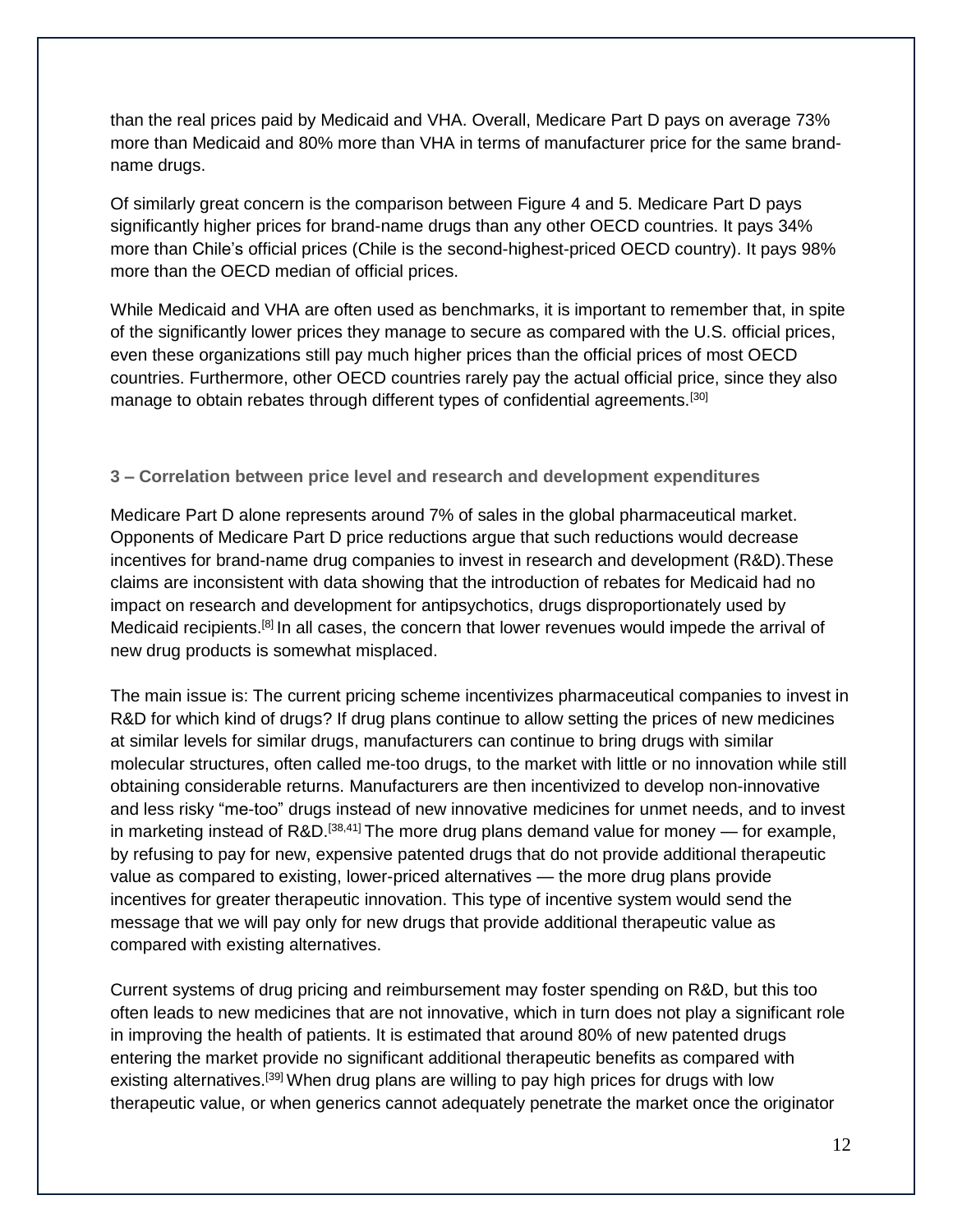goes off-patent, the need to invest in the development of new innovative products declines accordingly.<sup>[40]</sup> In fact, by agreeing to pay inflated prices even for me-too drugs, drug plans like Medicare Part D artificially increases the returns on me-too drugs and thus reduces incentives for breakthrough innovation.<sup>[41]</sup>

An increase in profits does not necessarily lead to increased investment in research. Profits are generally distributed to shareholders, through dividends and share buybacks. They also can be used to buy competitors through mergers and acquisitions, often resulting in the closure of research laboratories. An accounting study based on the annual reports of 10 of the largest global pharmaceutical firms over the 10-year period from 1996 to 2005 revealed net operating profits after tax of \$413 billion and a net return on shareholders' invested capital of 29%. [42] Compared with other industrial sectors, this is an exceptionally high return. These firms distributed 77% of net earnings (\$317 billion) to their shareholders as dividends or share buybacks, they used 16% (\$65 billion) of their net earnings to build provisions for future mergers and acquisitions, and they invested only 10% of net earnings (\$43 billion) in tangible fixed assets. The pharmaceutical industry generated higher profit margins than any other major industrial sector in 2013 and 2014.<sup>[43]</sup> 2014 was a record year in terms of share buybacks<sup>[44]</sup> and mergers and acquisitions in the pharmaceutical sector.<sup>[45]</sup> For these reasons, the connection between net revenues and R&D spending is not clear.

Another concern often raised is that if a country reduces its prices, pharmaceutical R&D investments will flee abroad. For many years, higher price levels often were cited as an important policy lever for attracting R&D investment. Drug companies argued that if they could not obtain high prices in a country, they would move their R&D out of that country. Domestic and international data have not supported this link. In fact, several countries that have patented drug prices which are, on average, substantially lower than in the U.S. have achieved domestic R&Dto-sales ratios (a standard index to measure R&D intensity) well above those in the U.S. (Figure 6).



**FIGURE 6 Country-specific ratio of domestic pharmaceutical R&D to domestic patented drug sales,**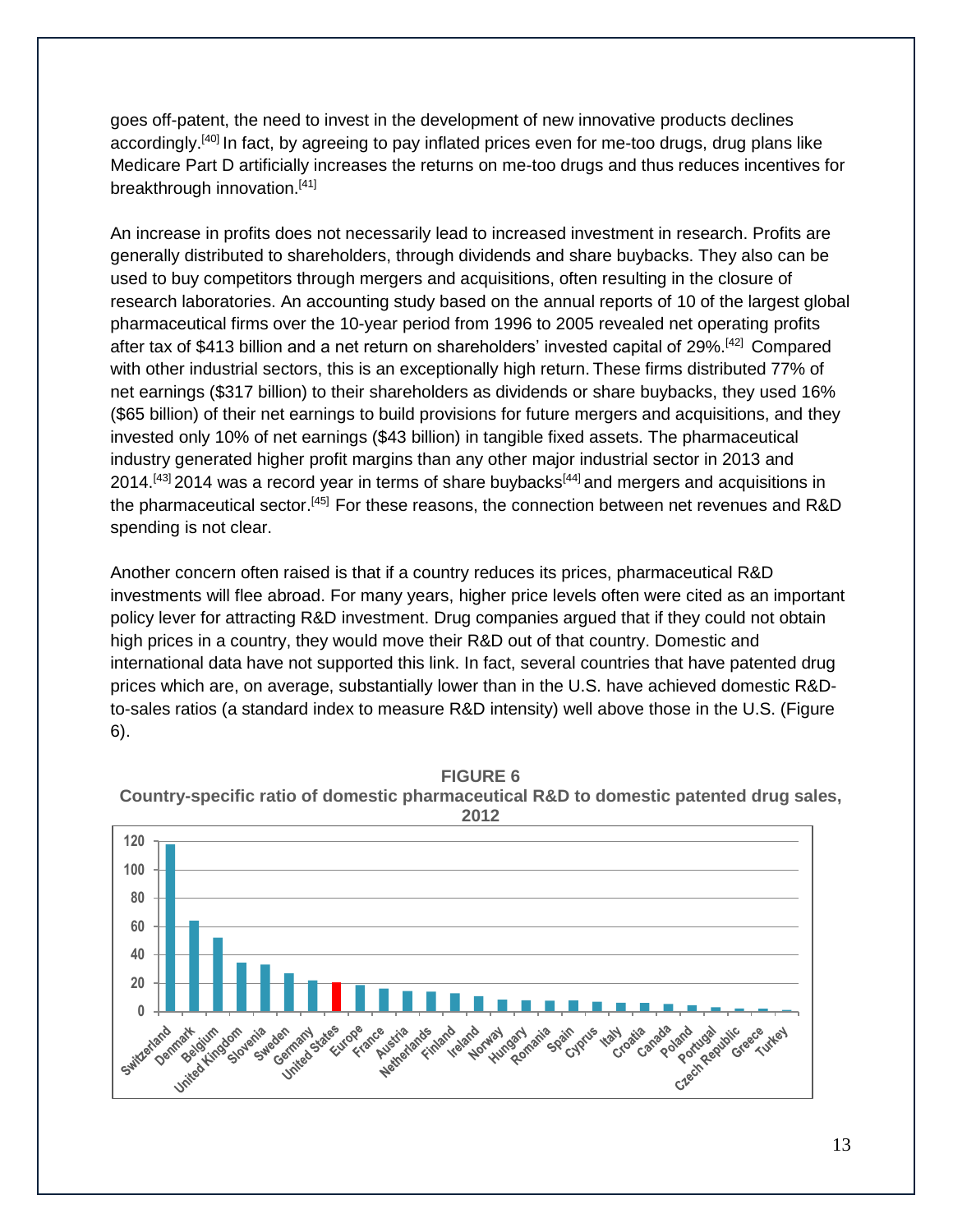Source: Pharmaceutical Research and Manufacturers of America (PhRMA);<sup>[46]</sup> European Federation of Pharmaceutical Industries and Associations (EFPIA);<sup>[47]</sup> PMPRB<sup>[48]</sup>

Increasingly, analyses show that the impact of drug prices on companies' decisions on where to invest and conduct research are, at best, of marginal importance. Other factors — such as where companies can find the best science base at reasonable cost, taxation incentives, flexible labor markets and economic stability — are seen as having greater importance in companies' decisions than drug prices.<sup>[48-49]</sup> There is no reason to believe that Medicare Part D price reductions would cause a flight of pharmaceutical R&D investment outside the country.

### **4 – Conclusions and policy considerations**

The after-rebate prices Medicare Part D plan sponsors pay for brand-name drugs remain significantly higher than the current market prices found in other countries or in other programs such as Medicaid or VHA. Medicare Part D would save between \$15.2 billion and \$16 billion a year if it could obtain the same manufacturer prices that Medicaid or VHA, respectively, obtains for the same brand-name drugs. Lower brand-name drug prices for Medicare Part D not only would generate savings, but, by increasing patient access to prescribed drugs, it also could improve adherence to treatments by reducing the high level of cost-related non-adherence found in Medicare Part D.

One of the arguments invoked against price reductions asserts that public interference in drug negotiations would undermine the plan sponsors' competitive system used in Medicare Part D and lead to higher costs for beneficiaries.<sup>[20]</sup> This argument should not be an obstacle against reducing prices. Part D is designed based on a model of "managed competition" among private insurers. The same model is active in countries such as Switzerland and the Netherlands that offer universal drug coverage for their populations through regulated private insurers. Competition among private insurers in these countries is not undermined by lower brand-name prices, and beneficiaries pay significantly lower premiums. In fact, these countries often are cited as models in terms of "managed competition" for drug coverage.<sup>[50]</sup> According to Figure 4, average brandname drug prices in Switzerland (excluding rebates) are 34% less than after-rebate prices in Medicare Part D, while average brand-name drug prices in the Netherlands (excluding rebates) are 57% less than in Medicare Part D.

Because Medicare Part D represents 7% of global pharmaceutical sales, there is also concern that reducing brand-name drug prices would reduce spending in R&D. As discussed in Section 3, pricing schemes and the amount of revenues are factors in terms of R&D investment decisions. They are especially important factors in determining the types of R&D that will be fostered. Because of the design of their pricing schemes, Medicare Part D and Medicaid do not mainly emphasize paying for valuable products. They foster, instead, a pharmaceutical business model with few incentives for developing innovative products. They provide incentives for developing less risky me-too products that do not lead to improvements in the health of patients. In fact,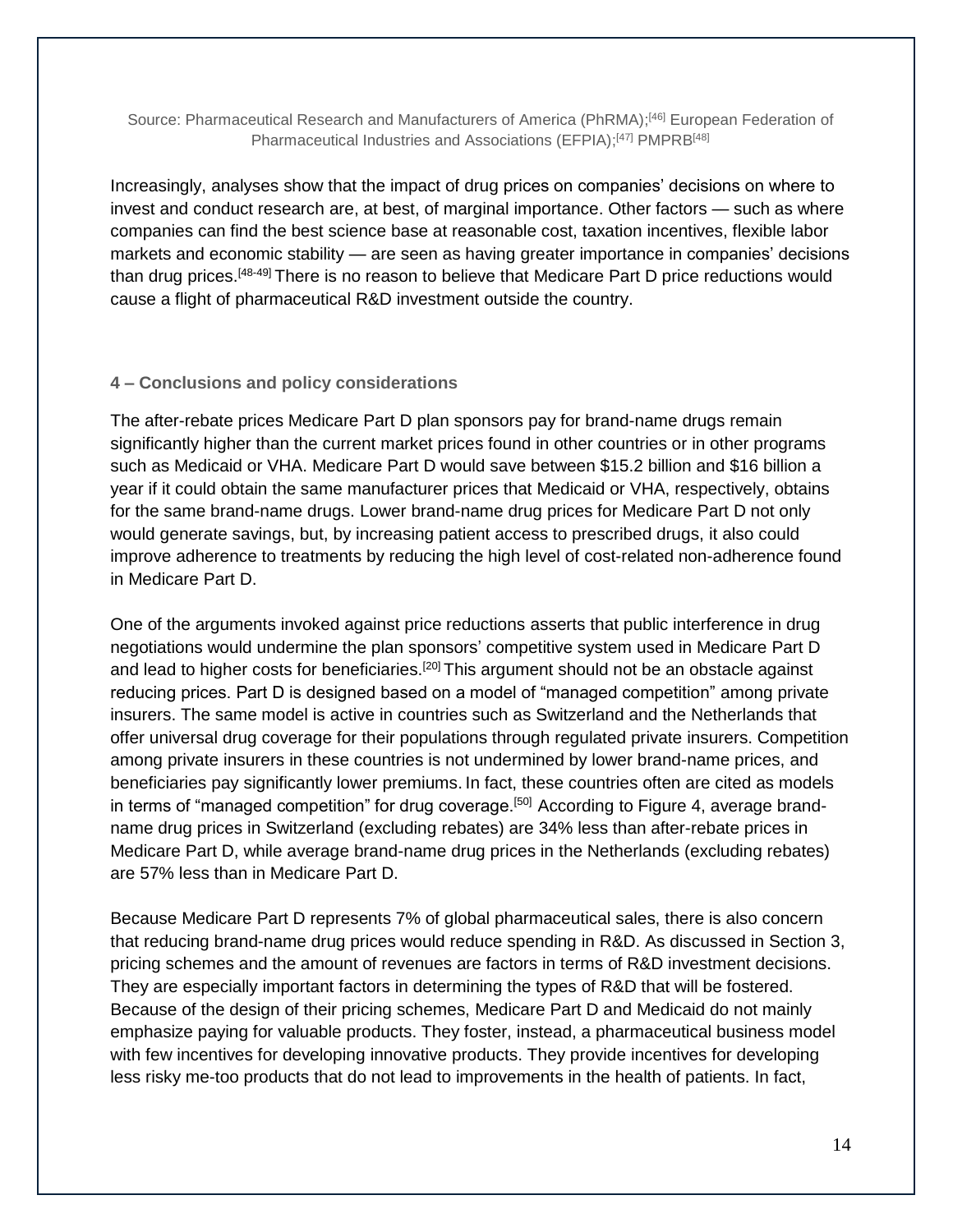because of its high price level, Medicare Part D acts as an indirect subsidy for me-too products, to the detriment of more innovative research.

Proposed modifications to Medicare Part D's pricing scheme create an opportunity to provide not more but better incentives for R&D. A purchasing system emphasizing therapeutic value — for example through value-based pricing —not only would decrease prices but also would provide greater incentives for R&D investment in drugs that represent improvements on existing therapies. [41,51]

A managed formulary, such as the Veterans Health Administration National Formulary, weighs the additional therapeutic value of a drug to determine the amount of reimbursement. It is based on the capacity to refuse reimbursement of a drug if its low therapeutic value does not justify its price. For example, such formularies normally implement mandatory generic substitution to avoid paying for higher-priced brand-name drugs when the same clinical results can be obtained with generics. While a managed formulary often is considered a tool to reduce costs, it also is, in fact, an important tool to eliminate waste by reducing opportunity costs so that maximum therapeutic value for every dollar spent can be realized. Large scale savings could thus be obtained with managed formularies and price negotiations, even within the constraints imposed by a monopolysupported private R&D system, through a better use of market competition for similar products.

While Medicaid and VHA obtain almost equivalent brand-name price levels, they create completely different incentives for pharmaceutical R&D. The unconditional "basic rebates" of Medicaid foster the current business of developing me-too drugs while creating an incentive to artificially inflate official prices. The proactive drug formulary management of VHA maximizes therapeutic value for every dollar spent and thus provides greater incentives for producing more innovative products.

The main argument against managed formularies is that such formularies restrict patients' choices. Indeed, managed formularies do not reimburse all new drugs, only those that provide value for money. However, freedom of choice is never at stake, since patients can decide to pay out of pocket for the drugs or treatments they desire, even if clinical evidence shows that these treatments do not provide therapeutic value for money. A managed formulary for prescription drugs does not reduce freedom of choice; it only reduces the freedom to needlessly waste taxpayers' money.

### **5 – Recommendations**

Based on the analysis provided by this policy brief, the following is recommended for inclusion in legislation to significantly lower Medicare Part D drug costs:

1. Medicare Part D should reduce brand-name drug prices to at least the level of Medicaid or VHA.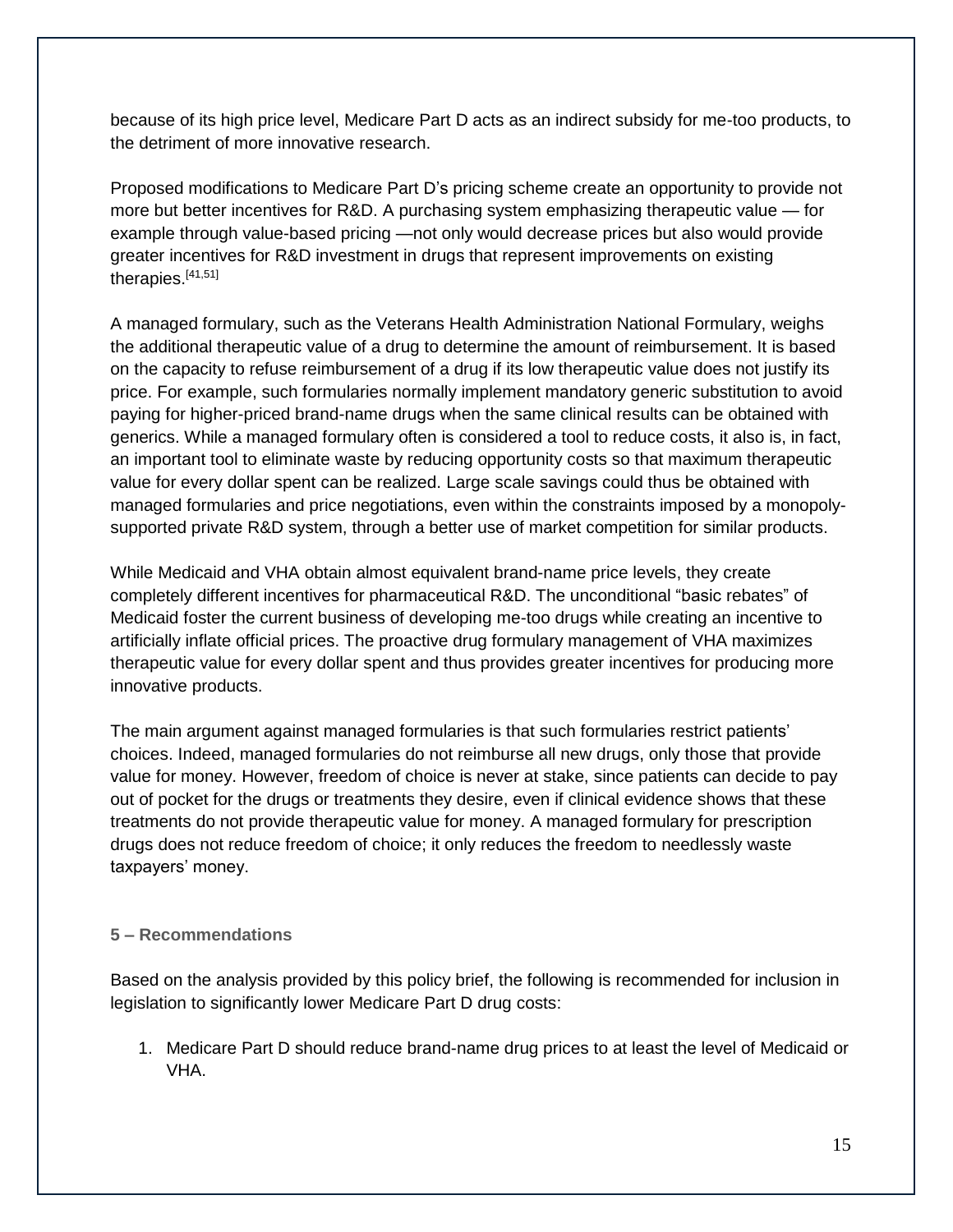- 2. Mandatory rebates on official prices (i.e., Medicaid's "basic rebate") should be avoided, but mandatory discounts for drug prices that increase over the rate of inflation (i.e., VHA's "inflation discounts") should be introduced for both brand-name and generic drugs.
- 3. Mandatory generic substitution for all plans under Medicare Part D should be introduced.
- 4. A managed formulary applicable to all plans under Medicare Part D should be introduced.
- 5. Price reductions should be used to reduce co-payments and deductibles in order to reduce cost-related non-adherence.
- 6. To preserve freedom of choice, patients wanting access to treatments that are more expensive than equivalent, equally safe and effective treatments covered under Medicare Part D should have the opportunity to access these treatments, but they should have to pay the price difference out-of-pocket.

Given the complex nature of this issue, it is recommended that members of Congress create a joint working group to investigate the ways and means of implementing the recommended reforms. The mandate of this working group should not be *if* the structure and pricing for Medicare Part D drugs should be reformed, but *how* they should be reformed to ensure the greatest benefit to the American people.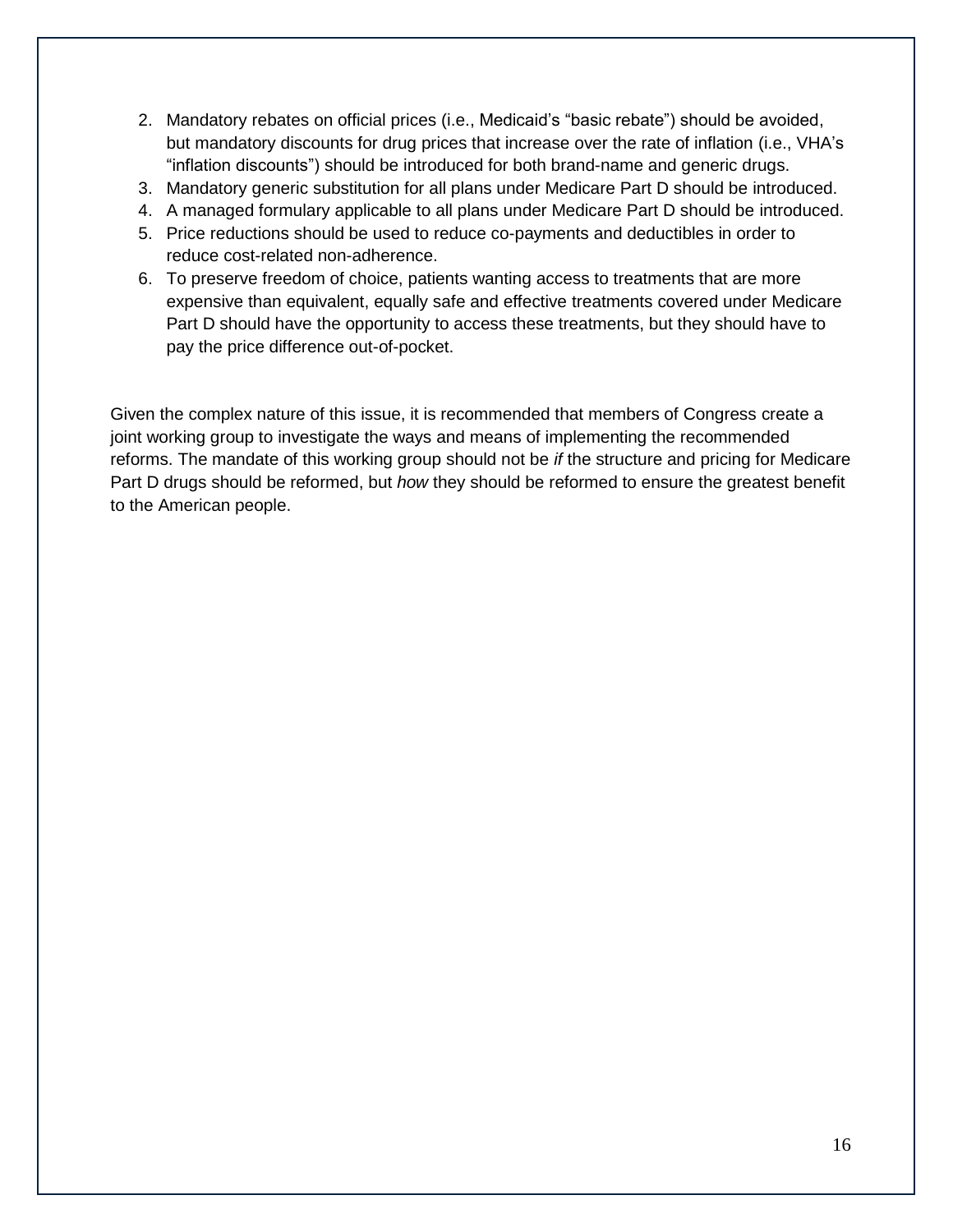### **ENDNOTES**

- 1. The Boards of Trustees, Federal Hospital Insurance and Federal Supplementary Medical Insurance Trust Funds. 2014. "The 2014 annual report of the boards of trustees of the federal hospital insurance and federal supplementary medical insurance trust funds". Washington D.C., July 2014.
- 2. Gretchen A. Jacobson, Sidath Viranga Panangala, and Jean Hearne. 2007. *Pharmaceutical Costs: A Comparison of Department of Veterans Affairs (VA), Medicaid, and Medicare Policies*. Congressional Research Office. January 2007.
- 3. Families USA. 2007. *No Bargain: Medicare Drug Plans Delivers High Prices*. Families USA. January 9 2007.
- 4. Frakt AB, Pizer SD, Hendricks AM. 2008. "Controlling prescription drug costs: regulation and the role of interest groups in medicare and the Veterans Health Administration". *Journal of Health Politics, Policy and Law* 33(6):1079–1106.
- 5. Gellad W, Schneeweiss S, Brawarsky P, Lipsitz S, Hass J. 2008. "What if the federal government negotiated pharmaceutical prices for seniors? An estimate of national savings". *Journal of General Internal Medicine* 23(9):1435–1440.
- 6. Kevin Outterson and Aaron S. Kesselheim. 2009. "How Medicare Could Get Better Prices On Prescription Drugs". *Health Affairs* 28, no.5 (2009):w832-w841
- 7. Congressional Budget Office. 2011. *Reducing the Deficit; Spending and Revenue Options.* Congressional Budget Office. March 2011.
- 8. Richard Frank. 2012. *Prescription Drug Procurement and the Federal Budget*, Henry J. Kaiser Family Foundation, March 2012.
- 9. Joshua Cohen, Ashley Malins and Zainab Shahpurwala. "Compared To US Practice, Evidence-Based Reviews In Europe Appear To Lead To Lower Prices For Some Drugs". *Health Affairs*, 32, no.4 (2013):762-770
- 10. Congressional Budget Office. 2014. *Competition and the Cost of Medicare Prescription Drug Program.* Congressional Budget Office. July 2014.
- 11. Office of Inspector General. 2015. *Medicaid rebates for brand-name drugs exceeded part d rebates by a substantial margin*. Department of Health and Human Services. April 2015: http://oig.hhs.gov/oei/reports/oei-03-13-00650.pdf .
- 12. Sikora, P., and H. Schiavone. 2006. *Not Low Enough: Medicare Part D "Donut Hole" Prices Compared with Retail and VA Prices*. Consumers Union, October 2006.
- 13. Congressional Budget Office. *Prices for Brand-Name Drugs in Selected Federal Programs*. June 2005.
- 14. Nugent, G., A. Hendricks, L. Nugent, and M. Render. 2004. "Value for Taxpayers' Dollars: What VA Care Would Cost at Medicare Prices". *Medical Care Research and Review* 61, 2004: 495-508.
- 15. Congressional Budget Office. 2014. *Comparing the Costs of the Veterans' Health Care System with Private Sector Costs*. CBO, December 2014.
- 16. Senator Bill Nelson. 2015. *Lawmakers seek to end drug industry windfall*. Media release. April 24 2015.
- 17. Mark Lange. 2007. A landmark in corporate welfare. *Christian Science Monitor*. July 18 2007.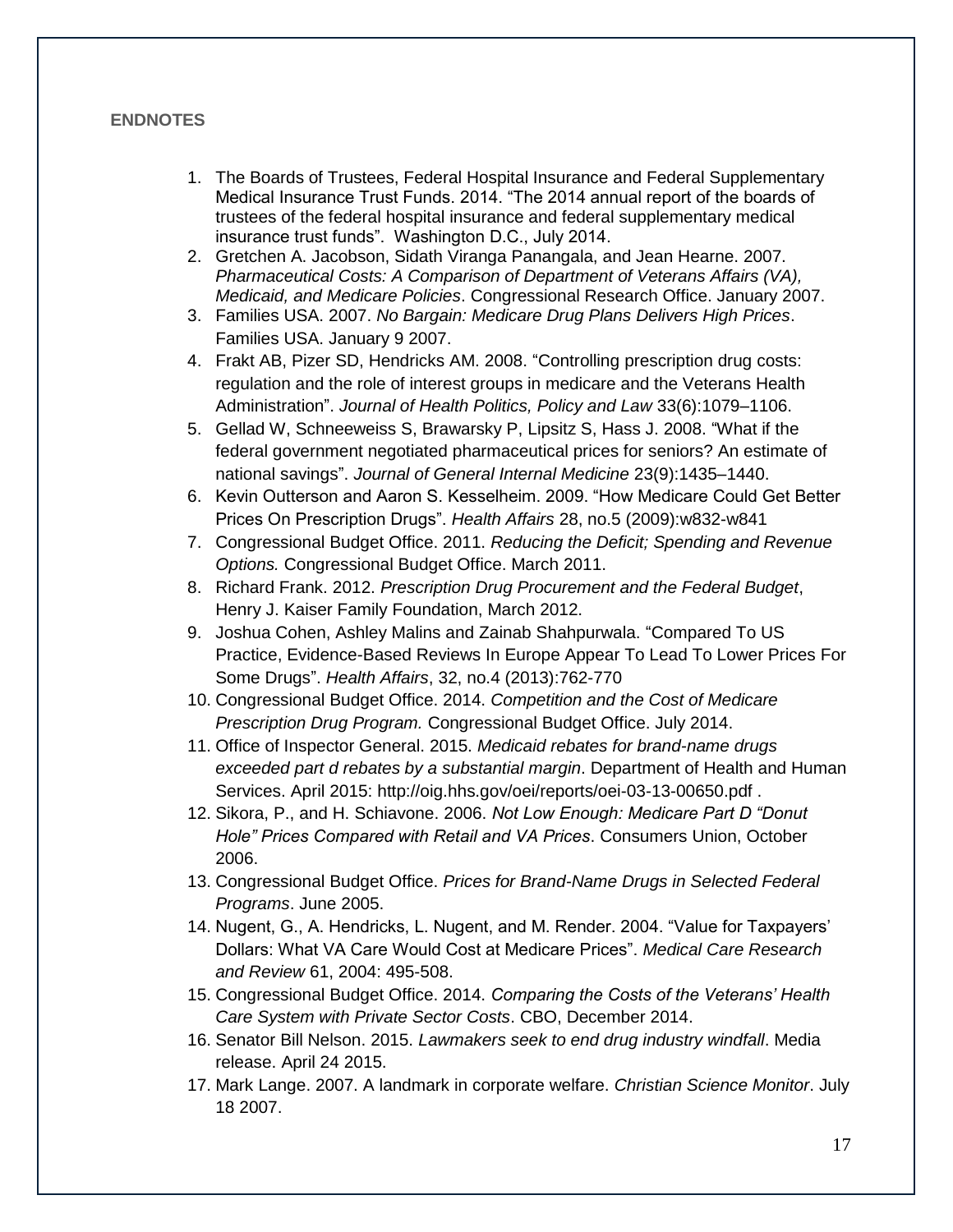- 18. Joseph Antos and Guy King. 2011. *Tampering with Part D Will Not Solve Our Debt Crisis*. American Enterprise Institute Health Studies Working Paper. June 29, 2011.
- 19. Douglas Holtz-Eakin and Michael Ramlet. 2011. *Cost Shifting Debt Reduction to America's Senior.* American Action Forum, July 21, 2011.
- 20. Peter J. Pitts. 2015. "Obama's drug crusade comes at high price; Medicare Part D program, which provides affordable drug insurance, needs to be emulated, not reformed". *Houston Chronicle*, June 11 2015.
- 21. Marc-André Gagnon. 2014. *A Roadmap to a Rational Pharmacare Policy in Canada*. Ottawa: Canadian Federation of Nurses Unions. August 2014: [https://nursesunions.ca/sites/default/files/pharmacare\\_report.pdf](https://nursesunions.ca/sites/default/files/pharmacare_report.pdf)
- 22. OECD. 2008. *Pharmaceutical Pricing Policies in a Global Market.* Paris: OCDE, 2008.
- 23. Panos Kanavos, Alessandra Ferrario, Sotiris Vandoros and Gerard F. Anderson. 2013. "Higher US Branded Drug Prices And Spending Compared To Other Countries May Stem Partly From Quick Uptake Of New Drugs". *Health Affairs*, 32, no.4 (2013):753-761.
- 24. PMPRB. 2014. *Annual Report 2013*. Ottawa: PMPRB, 2014.
- 25. Sara R. Collins, Petra W. Rasmussen, Michelle M. Doty, and Sophie Beutel. 2015. *The Rise in Health Care Coverage and Affordability Since Health Reform Took Effect; Findings from the Commonwealth Fund Biennial Health Insurance Survey, 2014*. The Commonwealth Fund, January 2015.
- 26. Steve Morgan and Jae Kennedy. 2010. Prescription Drug Accessibility and Affordability in the United States and Abroad. *Issues in International Health Policy* Vol. 89. Commonwealth Fund, June 2010.
- 27. Williams J, Steers WN, Ettner SL, Mangione CM, Duru OK. 2013. "Cost-related Nonadherence by Medication Type among Medicare Part D Beneficiaries with Diabetes". *Medical care*. 2013; 51(2):193-198.
- 28. Becky A. Briesacher, Jeanne M. Madden, Fang Zhang, Hassan Fouayzi, Dennis Ross-Degnan, Jerry H. Gurwitz, and Stephen B. Soumerai. 2015. "Did Medicare Part D Affect National Trends in Health Outcomes or Hospitalizations?: A Time-Series Analysis". *Annals of Internal Medicine*, 162 (12), June 2015: 825-833.
- 29. Congressional Budget Office. *Medicaid's Reimbursement to Pharmacies for Prescription Drugs*. December 2004.
- 30. Steven Morgan, Jamie Daw and Paige Thomson. 2013." International Best Practices For Negotiating 'Reimbursement Contracts' With Price Rebates From Pharmaceutical Companies". *Health Affairs* 32, no.4 (2013): 771-777.
- 31. IMS Institute for Healthcare Informatics. 2014 *Global Outlook for Medicines through 2018.* IMS Health. November 2014.
- 32. Office of Inspector General. 2011. *Concerns with Rebates in the Medicare part D Program.* Department of Health and Human Services, March 2011.
- 33. Avalere Health. 2011. *Federal Spending on Brand Pharmaceuticals.* Washington D.C.: Avalere Health, LLC , April 2011.
- 34. Centers for Medicare & Medicaid Services. *Financial Management Report for FY2002 through FY2010*. CMS-64 Quarterly Expense Report, 2012: http://www.cms.gov/Research-Statistics-Data-and-Systems/Computer-Data-and-Systems/MedicaidBudgetExpendSystem/CMS-64-Quarterly-Expense-Report.html